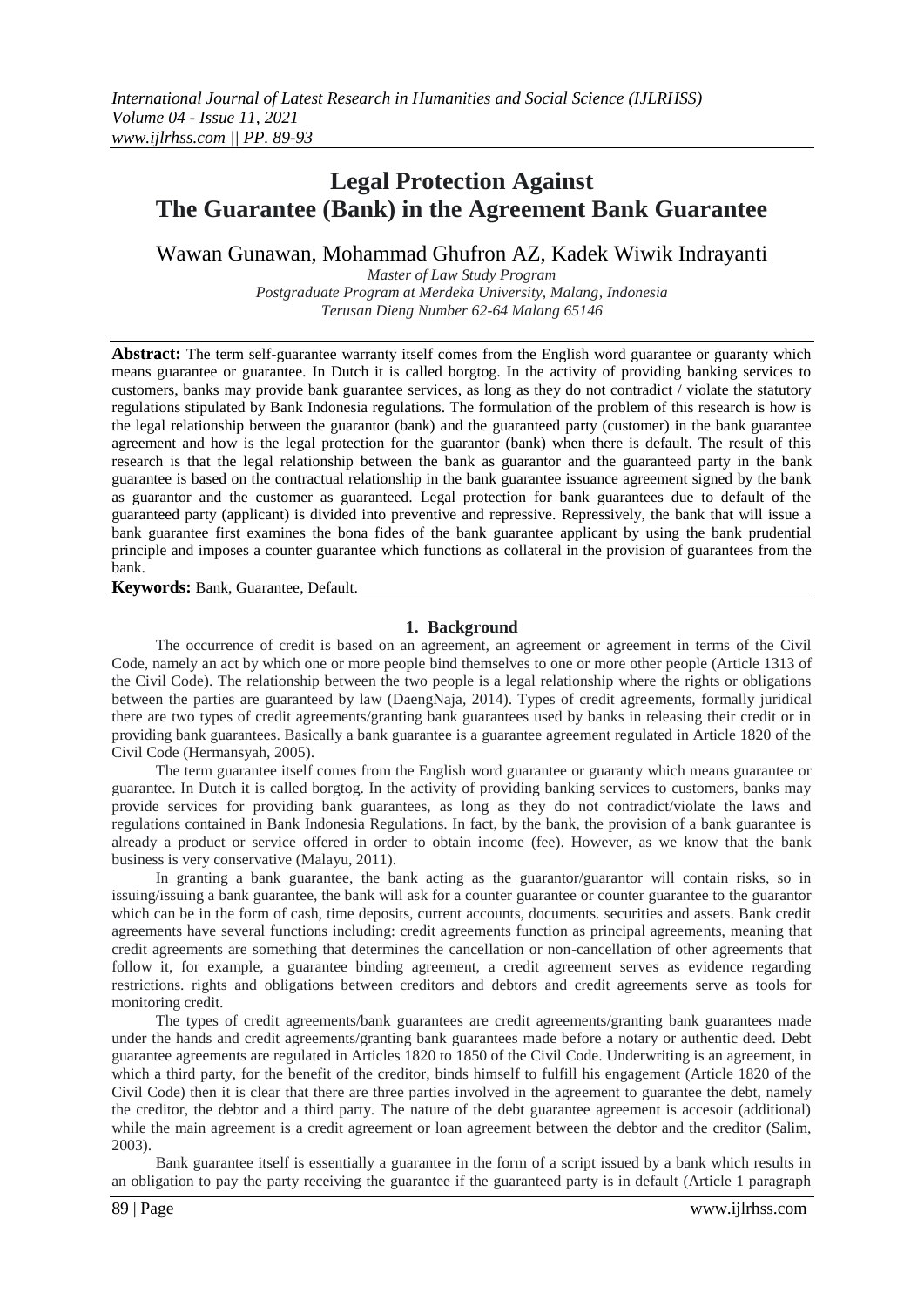# *International Journal of Latest Research in Humanities and Social Science (IJLRHSS) Volume 04 - Issue 11, 2021*

## *www.ijlrhss.com || PP. 89-93*

(3) letter (a) Decree of the Board of Directors of Bank Indonesia No. 23/88/KEP/DIR dated March 18, 1991) or in other words a guarantee from the Issuing Bank to the Beneficiary that the Bank Guarantee Provider (Applicant) will fulfill its obligations. Referring to the nature of a bank guarantee, actually a bank guarantee is a derivative agreement (accessoir) in the form of a guarantee agreement (borghtocht) as regulated in the Third Book of Chapter XVI Articles 1820 to 1850 of the Civil Code (KUH Perdata). However, the provisions in the Civil Code only regulates general coverage and the legal consequences of an insurance. Therefore, a technical regulation is needed to be a guideline for banks in issuing bank guarantees, to answer these needs.

The Circular Letter of the Board of Directors of Bank Indonesia was issued regarding garage banks, where the last rule refers to Circular of the Board of Directors of Bank Indonesia No. 23/7/UKU dated March 18, 1991 concerning the Provision of Guarantees by Banks (hereinafter referred to as "SE BI") as implementing regulations of the Banking Law. Referring to the definition of a bank guarantee above, in the issuance of a bank guarantee there will be three parties involved, namely the Bank Guarantee Provider (Applicant), the Issuing Bank, and the Bank Guarantee Beneficiary (Beneficiary). To submit an application for the issuance of a bank guarantee, the Applicant submits an application to the Issuing Bank. Furthermore, the Issuing Bank, in accordance with the precautionary principle in banking regulations, will conduct an assessment of the bona fide and reputation of the Applicant.

As a contra, the bank guarantee can be covered by a guarantee deposit of 100% of the nominal value of the bank guarantee by the Applicant to the Issuing Bank, using the issuance facility with a guarantee deposit of less than 100% after the Issuing Bank has analyzed the creditworthiness of the Applicant, the existence of a counter guarantee issued by another bank or by provide other forms of guarantees in the form of corporate guarantees, land, buildings and machinery. Furthermore, for each issuance of a bank guarantee, the Applicant will be charged according to the provisions of each bank (Lee, 2009). Furthermore, if there is a default between the debtor and creditor, the bank guarantee as a transfer of debt obligations can use Article 1831 of the Civil Code or Article 1832 of the Civil Code. Article 1831 of the Civil Code (The guarantor is not obliged to pay the debtor, other than if the debtor is negligent, while the debtor's objects must first be confiscated and sold to pay off the debt (Neni, 2010).

Article 1832 of the Civil Code (The insurer cannot demand that the debtor's objects be confiscated and sold to pay off the debt. A bank guarantee agreement is a form of written agreement in which the bank has agreed to bind itself to the recipient of the guarantee in order to fulfill the guaranteed obligation within a certain period of time). certain conditions and with certain conditions in the form of payment of a certain amount of money, if the guaranteed party in the future does not fulfill its obligations to the guarantee recipient or there is a default. a principal agreement, namely an agreement whose fulfillment is borne or guaranteed by the guarantee agreement itself.

This is in accordance with Article 1821 BW. The bank guarantee agreement is also referred to as a guarantee agreement or borgtocht in accordance with Article 1820 BW, namely an agreement where a third party, for the benefit of the debtor, binds himself to fulfill the debt of the debtor, when the debtor is in default. In the guarantee agreement or borgtocht there is an obligation to fulfill the achievements of the guarantor (when the debtor is in default) stated in the accessoir agreement. Article 1 point 1 Decree of the Board of Directors of Bank Indonesia (SKBI) No. 11 / 110 / Kep / Dir / UPPB dated March 28, 1979 concerning the granting of guarantees by banks and the provision of guarantees by non-bank financial institutions, states: A guarantee is a document issued by a bank or non-bank financial institution that results in an obligation to pay the party receiving the guarantee. if the guarantee of the guaranteed party is in breach of contract (default). In a bank guarantee, there are three parties involved, namely first; guarantor: the party providing the guarantee (the bank), second; guaranteed party: guaranteed party (customer), third; the recipient of the guarantee (Mills, 2002).

Thus, it can be said that a bank guarantee is a written agreement in which the bank agrees to bind itself to the recipient of the guarantee in order to fulfill the guaranteed obligation within a certain period of time and with certain conditions in the form of payment of a certain amount of money if it is guaranteed in the future it turns out that it does not fulfill its obligations. guarantee recipients (Charlton, 2000). Article 1131 of the Civil Code states: "all objects, both existing and new ones that will exist in the future, become dependents for all individual engagements. And Article 1132 of the Civil Code states that "these objects are a mutual guarantee for all those who owe them, the income from the sale of these objects is divided according to the balance, that is, according to the size of the receivables of each, unless there is a reason between the debtors. -legitimate reasons take precedence. The problem that will be analyzed in this study is how the legal relationship between the guarantor and the guaranteed party in the bank guarantee agreement is and how is the legal protection for the guarantor in the event of a default.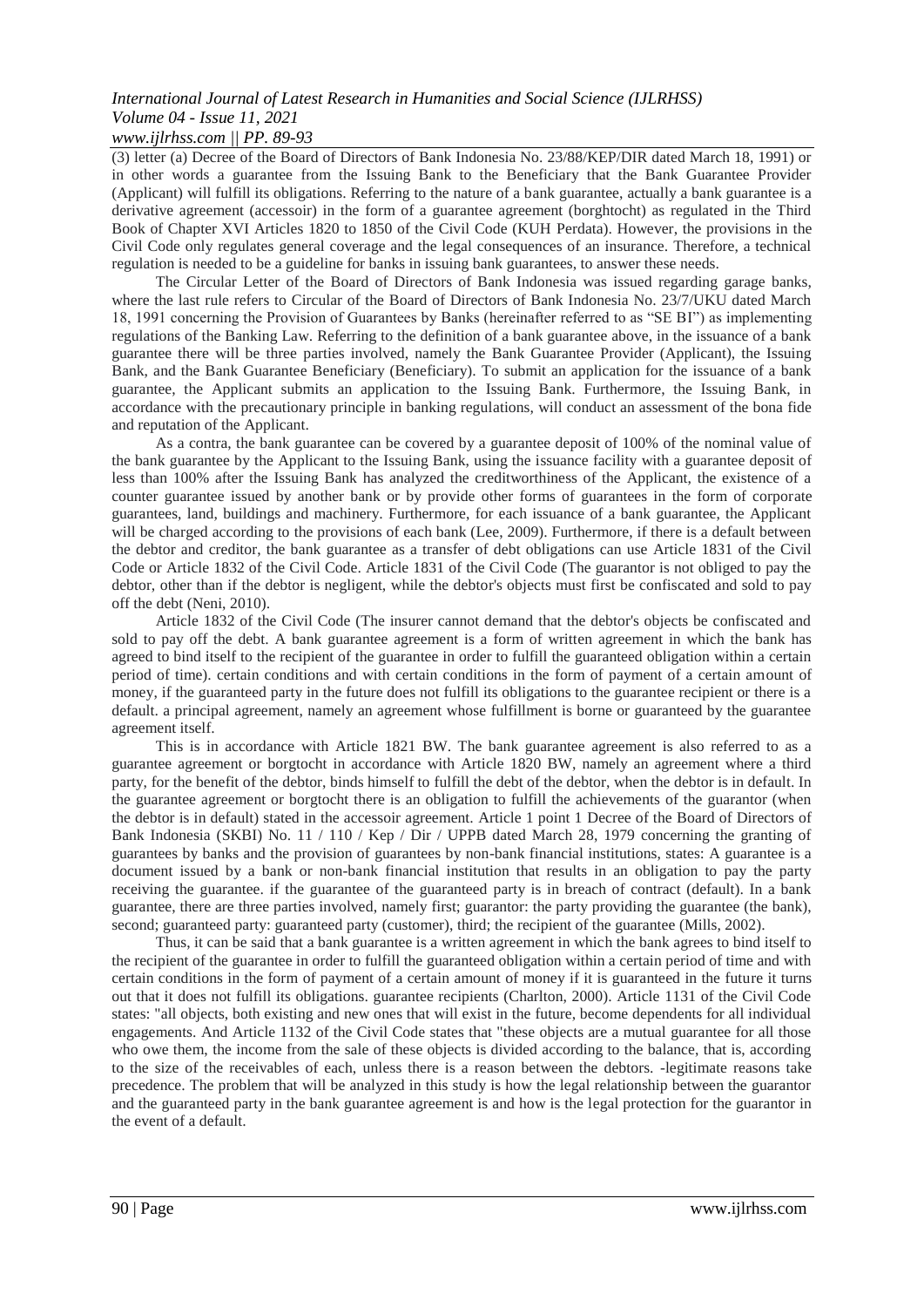#### **2. Method**

This research is a juridical-normative research. Data collection techniques in this study used library research and documents or archives, namely by collecting data related to the research needs to be studied, in addition to various books and other supporting legal materials. The analysis technique used was descriptive qualitative data.

#### **3. Discussion**

#### **3.1 Legal Relations between the Guarantor (Bank) and the Guaranteed Party (Customer) in the Bank Guarantee Agreement.**

The legal relationship between the guarantor (bank) and the guaranteed party (customer) in a bank guarantee is based on the contractual relationship in the Bank Guarantee Issuance Agreement signed by the bank as guarantor and the customer as guaranteed. The legal relationship between the bank as guarantor and the guarantor which was originally a Bank Guarantee Issuance Agreement will change to a Credit Agreement when the counter guarantee provided by the guarantor is lower than the value of the bank guarantee disbursed by the bank due to default.

This legal relationship is based on the Bank Guarantee Issuance Agreement which is signed by the bank as guarantor with the customer as guaranteed. With this legal relationship, an agreement arises that contains the rights and obligations between the guarantor and the guarantor. Bank guarantee as a form of accessoir agreement, its existence depends on the principal agreement that preceded it. Article 1821 BW has underlined by stating that there is no guarantee if there is no valid principal engagement. This has the consequence that the guarantee agreement can only be made or born after the main agreement has been made. A bank guarantee is a form of individual guarantee (persoonlijkezekerheid) which is subject to the terms of the BW, especially regarding "Insurance/Borgtoch"

In the provisions of Article 1820 BW, the parties to the guarantee are: (1) the debtor (debtor), (2) the debtor (creditor) and (3) a third party or guarantor. Meanwhile, the parties in a bank guarantee can be explained as follows: (1) the guaranteed party (customer/applicant), (2) the guarantor (the party with whom the guarantee is guaranteed to enter into an agreement and (3) the guarantor (the bank as guarantor).

In this regard, the bank guarantee must be stated firmly and should not be presumed, in the sense that the bank as a guarantor must state firmly that the bank will act as a guarantor with the guaranteed party. However, the firm statement does not have to be in writing or with an authentic deed. Pouring in written form is only to provide legal force from the aspect of proof. The relationship that occurs between the guaranteed party and the guarantee recipient and the guaranteed party with the bank occurs directly, while the relationship between the bank and the guarantee recipient occurs indirectly, meaning that the relationship only occurs with the submission of a claim from the guarantee recipient to the bank (Li Lam Yuan, 1997).

If a bank is willing to issue a bank guarantee, it means that the bank guarantees (guarantee) to fulfill a certain obligation or achievement if the guaranteed party in the future does not fulfill its performance (default) to the party receiving the guarantee as previously agreed. The rights and obligations of the bank as a guarantor are the right to obtain provisions and the right to confiscate objects owned by the guaranteed party which are used as counter guarantees if they are guaranteed to be in default or violate the provisions contained in the bank guarantee issuance agreement. Meanwhile, the obligation of the bank as a guarantor is to fulfill its performance by realizing a bank guarantee if the guaranteed party cannot fulfill its performance to the bank guarantee holder (Huyarso, 1980).

The rights and obligations of the guaranteed party or commonly called the Applicant as well as the guarantor, the guaranteed party also has the rights and obligations as stated in the bank guarantee issuance agreement. guaranteed default of the holder of the bank guarantee. Meanwhile, the obligation of the guaranteed party is the obligation to pay the annual fee determined by the guarantor and pay the security deposit whose value has also been determined by the guarantor, submit a counter guarantee in the form of movable or immovable objects. The meaning of counter guarantee is a guarantee given by the guarantor to the guarantor for the issuance of a bank guarantee by the guarantor. The types of counter guarantees can be in the form of: cash deposited with the bank as guarantor, frozen demand deposits, time deposits, and securities.

The binding of the counter guarantee is also distinguished by the form of the counter guarantee. If it is in the form of fixed objects such as land, then the binding is with mortgage rights in accordance with Law no. 4 of 1996 concerning Mortgage Rights on Land and the Objects on it. However, if in the form of movable objects, the binding is with a pledge which refers to Article 1150 of the Civil Code, but it is possible that the binding of the fixed object is with a mortgage because not all objects are still subject to the provisions of Law no. 4 of 1996 (Widjanarto, 1992).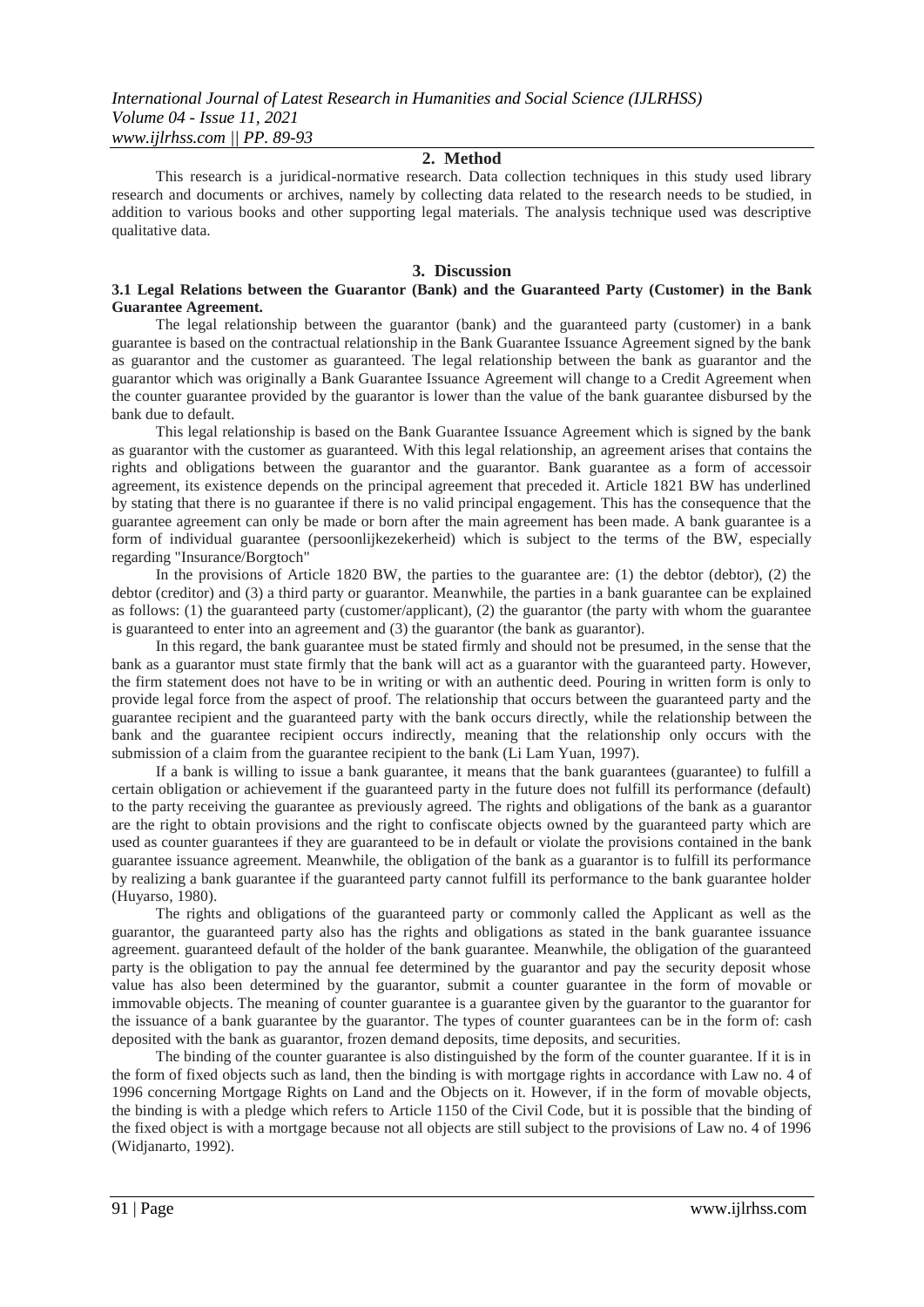### *International Journal of Latest Research in Humanities and Social Science (IJLRHSS) Volume 04 - Issue 11, 2021 www.ijlrhss.com || PP. 89-93*

#### **3.2 Legal Protection for Guarantors (Banks) When Defaults Occur.**

Legal protection of the interests of the Bank Guarantee is important to note if the guaranteed party (applicant), namely the contractor in the execution of his work, is in default or is in breach of contract, based on the previously required guarantee agreement, the work owner (beneficiary) has the right to withdraw the performance guarantee. As previously stated, the purpose of the performance guarantee is to provide security to the owner of the work, so that if the contractor defaults, his obligations will be covered by the guarantor of the issuing bank of the bank guarantee. The job owner hopes that the contractor will actually carry out the work given (Adrian, 2014).

Especially in the issuance of performance guarantees in the form of bank guarantees, where an assessment of guarantees/counter guarantees is required. The contractor will make every effort to complete the work in accordance with the provisions of the agreement to avoid losses on the capital invested in the project and the collateral that has been submitted to the bank (Sutarno, 2003). Preventive steps in the settlement of collateral claims that occur after a dispute can be in the form of preventive measures before the bank guarantee is handed over to the beneficiary, this is done so that the guarantor as the issuing bank of the bank guarantee can minimize losses that occur if the guaranteed party (applicant) defaults. . This preventive protection is divided into 2 (two), concerning the prevention used by banks before issuing bank guarantees, the first is about the application of the 5C principle in issuing bank guarantees to the guaranteed party (applicant) and the second is the detention of counter guarantees in the bank guarantee agreement ( counter guarantee).

Repressive legal protection against bank guarantees for default of the guaranteed party (applicant) is to resolve disputes that have occurred or have occurred. In contrast to the form of preventive legal protection which is to prevent before the occurrence of a default. In an accessoir bank guarantee agreement, the form of repressive protection is in the form of an effort to resolve the default of the guaranteed party (applicant) to the contract for the procurement of goods and services. Protection of the bank's interests is important to note because if the debtor, namely the contractor, in the execution of his work, defaults or breaks his promise, based on the previously required guarantee, the owner of the work has the right to withdraw the performance guarantee.

As previously stated, the purpose of the performance guarantee is to provide security to the owner of the work, so that if the contractor defaults, his obligations will be covered by the guarantor. The owner of the work hopes that the debtor will actually carry out the work given. In general, repressive forms of protection by banks in the settlement of disputes over the disbursement of bank guarantees submitted by the recipients of guarantees can be resolved by paying a guarantee claim and litigation (the bank refuses to disburse the bank guarantee).

#### **4. Conclusion**

The legal relationship between the bank as guarantor and the guaranteed party in the bank guarantee is based on the contractual relationship in the bank guarantee issuance agreement which is signed by the bank as guarantor and the customer as guaranteed. With this letter of guarantee or bank guarantee, the bank can provide certainty and legal protection for the main agreement made between the guaranteed party (applicant) and the guarantee recipient (beneficiary) so that if in the future the guaranteed party (applicant) turns out to be injured promise or default.

Legal protection for bank guarantees due to default of the guaranteed party (applicant) is divided into preventive and repressive. In a repressive manner, the bank that will issue a bank guarantee first examines the bona fide of the applicant for a bank guarantee using the prudential principle of the bank (prudential principle) which is applied using the 5C principle (Character, Capacity, Capital, Collateral, Condition of Economy), and charges counter guarantee which functions as collateral in the provision of guarantees from banks. If it turns out that the guaranteed party (applicant) is in default, the beneficiary will submit a claim to the bank. The disbursement of the counterparty guarantee will be paid by the bank as the guarantor to the beneficiary in cash.